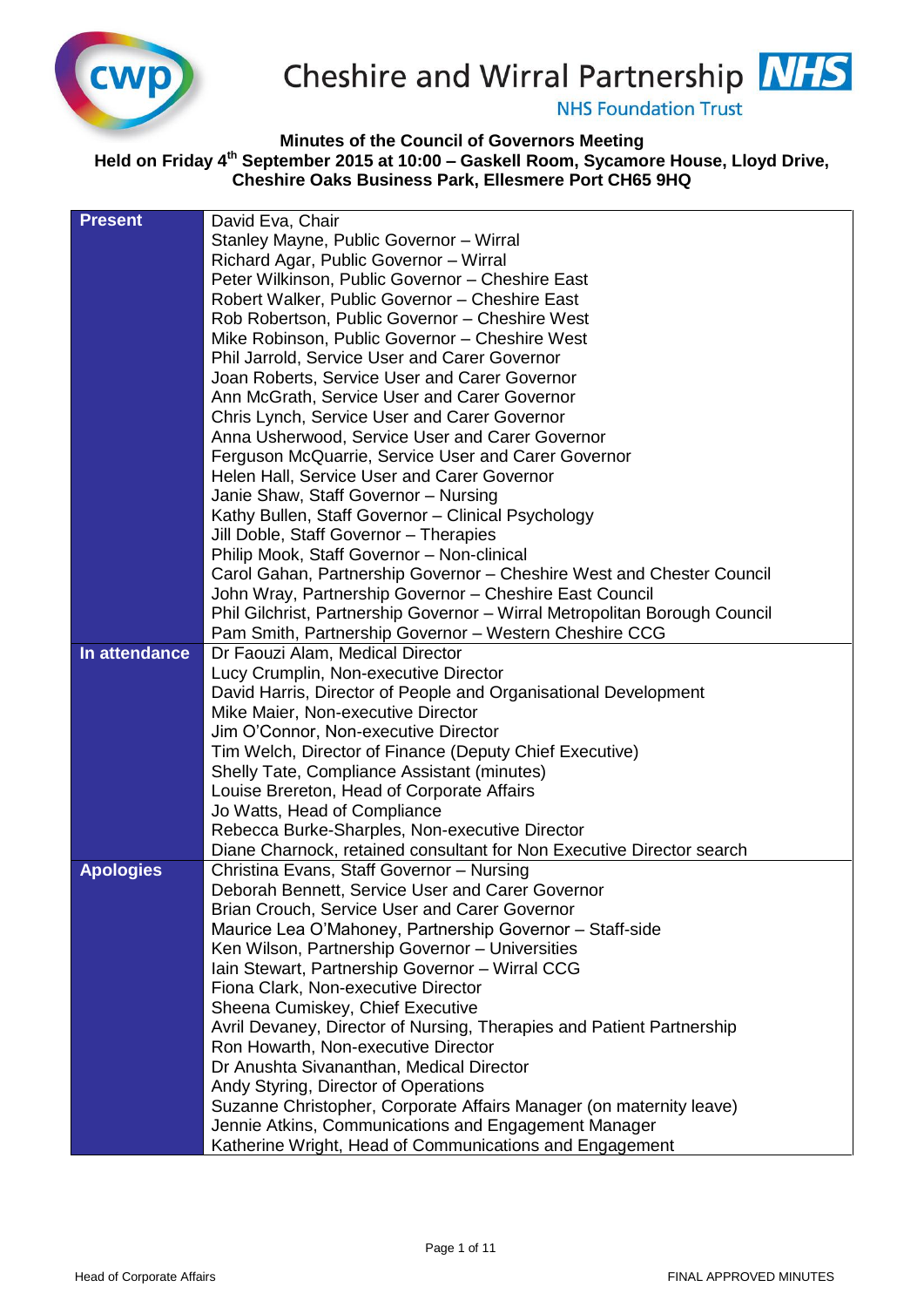| <b>Ref</b> | <b>Minutes</b>                                                                                                                                                                                                                                                                                                                                                                                                                                                                                                                                                                                                                                                                                                           | <b>Action</b>                                   |
|------------|--------------------------------------------------------------------------------------------------------------------------------------------------------------------------------------------------------------------------------------------------------------------------------------------------------------------------------------------------------------------------------------------------------------------------------------------------------------------------------------------------------------------------------------------------------------------------------------------------------------------------------------------------------------------------------------------------------------------------|-------------------------------------------------|
| 2015/16/42 | Welcome, apologies for absence and quoracy<br>David Eva welcomed everyone to the meeting. The meeting was<br>agreed as quorate. Apologies were noted as above.                                                                                                                                                                                                                                                                                                                                                                                                                                                                                                                                                           |                                                 |
|            | <b>Meeting Guidelines</b>                                                                                                                                                                                                                                                                                                                                                                                                                                                                                                                                                                                                                                                                                                |                                                 |
| 2015/16/43 | The meeting guidelines were agreed.                                                                                                                                                                                                                                                                                                                                                                                                                                                                                                                                                                                                                                                                                      |                                                 |
|            | <b>Declarations of Interest</b>                                                                                                                                                                                                                                                                                                                                                                                                                                                                                                                                                                                                                                                                                          |                                                 |
| 2015/16/44 | There were no declarations of interest declared.                                                                                                                                                                                                                                                                                                                                                                                                                                                                                                                                                                                                                                                                         |                                                 |
|            | <b>Chair's Announcements</b>                                                                                                                                                                                                                                                                                                                                                                                                                                                                                                                                                                                                                                                                                             |                                                 |
|            | David Eva delivered the following announcements;                                                                                                                                                                                                                                                                                                                                                                                                                                                                                                                                                                                                                                                                         |                                                 |
|            | Vanguard<br>David advised on the current ongoing project work with Vanguard<br>on how the Trust will commission and provide services going<br>forward. David highlighted the organisations involved and<br>expansion in the localities.                                                                                                                                                                                                                                                                                                                                                                                                                                                                                  |                                                 |
|            | It was agreed that the Scrutiny sub-committee would look at<br>Vanguard progress in localities as this develops. It will also be<br>discussed at forthcoming governor planning seminars.                                                                                                                                                                                                                                                                                                                                                                                                                                                                                                                                 | Scrutiny/<br><b>Governor</b><br><b>Seminars</b> |
|            | August 2015                                                                                                                                                                                                                                                                                                                                                                                                                                                                                                                                                                                                                                                                                                              |                                                 |
| 2015/16/45 | <b>Non-Executive Director recruitment</b><br>The process to appoint to the Non-Executive Director is<br>underway. The Nominations and Remuneration Committee<br>will be considering the shortlist at their meeting today.<br>Interviews will be held on 21 <sup>st</sup> September 2015. The<br>Council of Governors will be asked to formally approve the<br>appointment on 2 <sup>nd</sup> December although some induction<br>work will be undertaken with the candidate in November<br>2015.                                                                                                                                                                                                                         |                                                 |
|            | Croft Ward opened its doors to friends and families of<br>people living with dementia earlier in August, when they<br>newly £340k<br>refurbished<br>officially re-opened<br>the<br>facilities. CWP used<br>nationally recognised<br>guidance<br>alongside input from patients and carers to design the 15<br>bed ward to support people with dementia across East<br>Cheshire. The ward now has an open plan activity area,<br>private bedrooms as well as a spacious dining room with<br>doors opening onto a patio and garden area. The décor is<br>'Memory Lane' to<br>provide<br>themed<br>a<br>reminiscent<br>environment in line with current thinking around improving<br>outcomes for people with memory issues. |                                                 |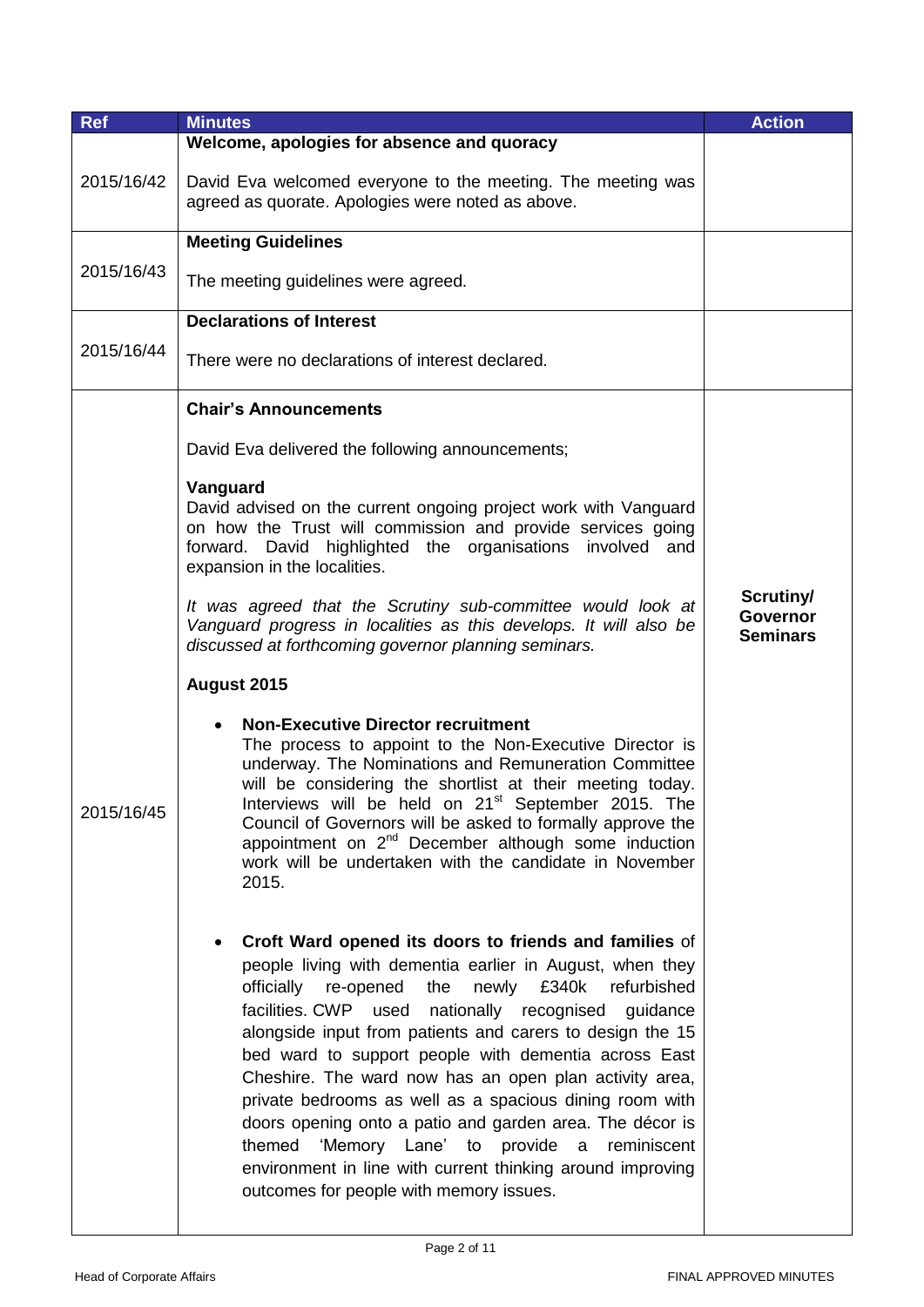|  | David Rutley, MP for Macclesfield, visited Croft Ward last<br>week (2 September) to see how the changes will improve<br>dementia care for people in East Cheshire. He will also be<br>visiting further facilities at Elm House later this month (24<br>September)                                                                                                                                                                                                                                                                                                                                                                                                                                                                                              |
|--|----------------------------------------------------------------------------------------------------------------------------------------------------------------------------------------------------------------------------------------------------------------------------------------------------------------------------------------------------------------------------------------------------------------------------------------------------------------------------------------------------------------------------------------------------------------------------------------------------------------------------------------------------------------------------------------------------------------------------------------------------------------|
|  | CWP also welcomed Chester MP Chris Matheson to<br>help celebrate the launch of the new £14m child and<br>adolescent mental health unit in Chester. He joined young<br>people in creating a colourful piece of artwork to celebrate<br>the launch of building work on "Ancora House". Graffiti artist<br>Kieron showed young people spray paint techniques and<br>together they created a mural on the hoardings surrounding<br>the building site. The design depicts the name chosen by<br>young people: "Ancora", a Latin noun meaning hope, refuge<br>and support - which describes the aims and objectives of<br>the unit.                                                                                                                                  |
|  | CWP and Philips Healthcare launched a project last<br>month, designed to provide Cheshire locals with a<br>customised tele health programme. Working in partnership<br>with NHS West Cheshire Clinical Commissioning Group the<br>Supported Self Care Champion project is designed to<br>provide over 900 patients, initially from the Lache cluster of<br>four GP practices, with tailored packages of technology,<br>education and clinician support. The Supported Self Care<br>Champion Project is designed to encourage greater<br>independence for people living with multiple long-term<br>health conditions and complex needs. The project hopes to<br>improve patient experiences and simultaneously relieve<br>pressures on the local health system. |
|  | <b>CWP link up with mental health provision in Uganda.</b> Dr<br>Maureen Wilkinson and Dr Andy Cotgrove visited Kisiizi<br>hospital in south western Uganda in July to help the<br>development of mental health services within the only<br>mental health inpatient facility serving the large rural area.<br>The service currently treats 4000 people a year. Joining Dr<br>Wilkinson on her trip was her husband Ewan, who<br>completed a charity bike. Together with two Ugandan<br>friends, the team travelled 415 miles and have so far raised<br>£3000. Later this year CWP will continue to share their<br>specialist skills with Kisiizi with another trip planned for<br>October.                                                                     |
|  | <b>CWP success recognised:</b><br>The Trust has received several nominations for various awards<br>including Sheena Cumiskey being shortlisted for CEO of the                                                                                                                                                                                                                                                                                                                                                                                                                                                                                                                                                                                                  |

Year. The awards take place in November in London.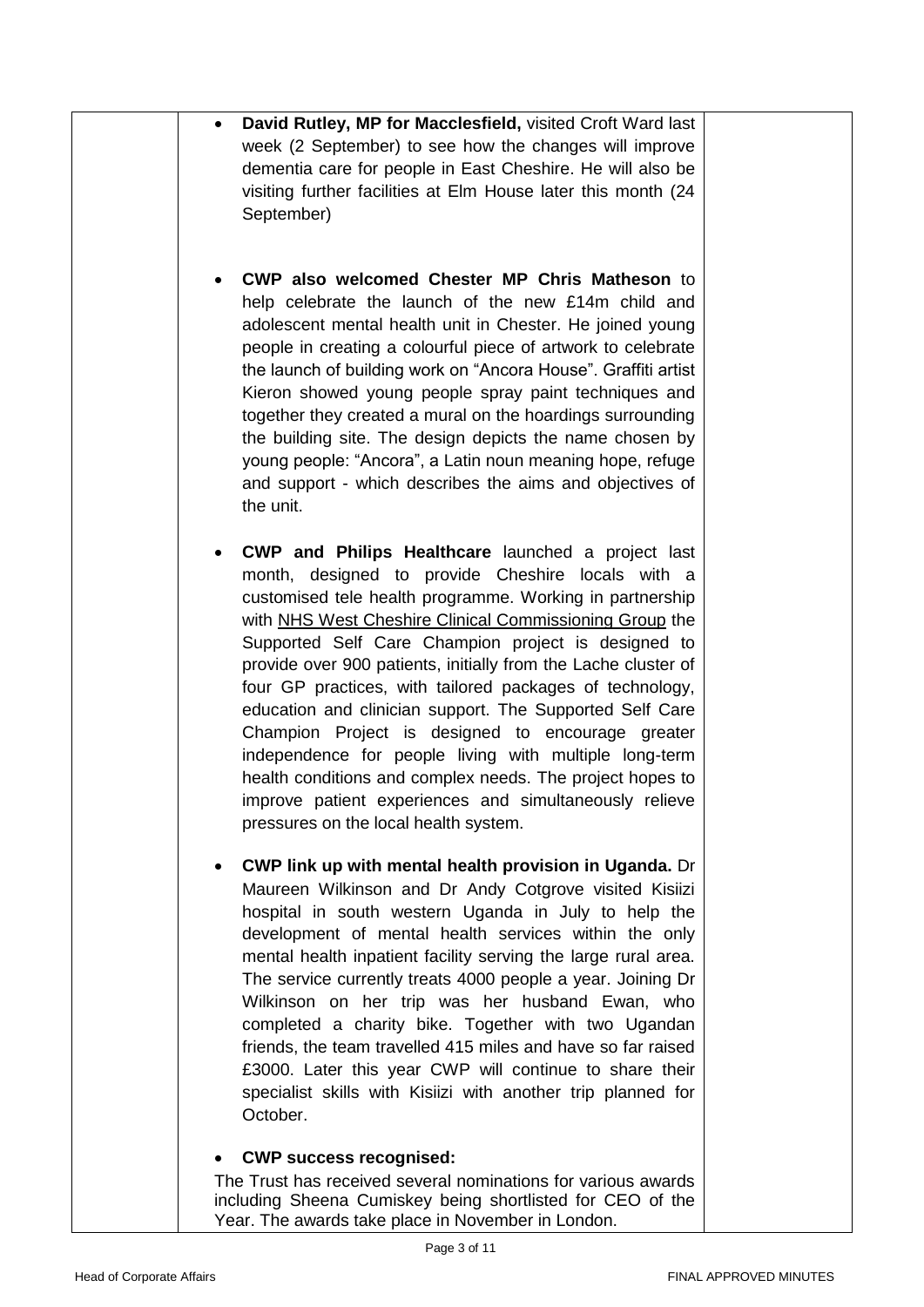|            | <b>Lead Governor Announcements</b>                                                                                                                                                                                                                                                                                                                                                                          |  |
|------------|-------------------------------------------------------------------------------------------------------------------------------------------------------------------------------------------------------------------------------------------------------------------------------------------------------------------------------------------------------------------------------------------------------------|--|
|            | Anna Usherwood delivered the following announcements;                                                                                                                                                                                                                                                                                                                                                       |  |
|            | <b>Chair's Appointment process</b><br>Diane Charnock will be providing a briefing session for any<br>interested governors to provide an overview of the process and the<br>timeline. This will be after lunch. It is not obligatory to stay and is<br>offered for those interested.                                                                                                                         |  |
|            | <b>Governor ID badges</b><br>Anyone needing an ID badge can have these done while at<br>Sycamore House today. Please speak to Shelly.                                                                                                                                                                                                                                                                       |  |
| 2015/16/46 | <b>AMM</b> reminder<br>Anna reminded the Governors of the Annual Members' meeting to<br>be held on 1 <sup>st</sup> October at Crowne Plaza and asked Governors to<br>confirm their attendance. Anna highlighted that there is low<br>attendance to this meeting and advised that it is essential that this<br>meeting is quorate to comply with the constitution.                                           |  |
|            | <b>Deputy Lead Governor Ballot</b><br>The ballot was deferred to later in the agenda to allow for a 2<br>minute speech from all nominees. One nominee was arriving to the<br>meeting late, so it was considered to be a fair process if the item<br>was deferred to a later time slot in the meeting. It was advised that<br>the result would be announced at the end of the meeting.                       |  |
|            | <b>Annual Election Update</b><br>Anna advised on the election results and discussed the democracy<br>of voting. Anna informed the meeting that Richard Harland, current<br>Service User and Carer Governor had been unsuccessful in the<br>vote to re-stand. Anna advised that Louise Brereton would be<br>meeting with Richard to discuss further involvement opportunities<br>with Richard in the future. |  |
|            | <b>Chief Executive Announcements</b>                                                                                                                                                                                                                                                                                                                                                                        |  |
|            | Tim Welch delivered the following announcements on behalf of<br>Sheena Cumiskey who had sent her apologies to the meeting.                                                                                                                                                                                                                                                                                  |  |
| 2015/16/47 | Vanguard<br>Tim Welch advised on the devolution process with the Vanguards<br>and advised that the governance associated with this would take<br>time. Tim highlighted that the Trust are still learning as the<br>organisations work together. Tim advised that there are no financial<br>resources available for this work and that an update would be<br>provided later in the agenda                    |  |
|            | <b>Avril Devaney - Adoption leave</b><br>Tim advised that Avril Devaney, Director of Nursing, Therapies and<br>Patient Partnership is due to start adoption leave for 6 months, and<br>sent his best wishes on behalf of the Trust to Avril and her family.<br>Tim confirmed that Stephen Scorer has been appointed in to the<br>role for the interim period.                                               |  |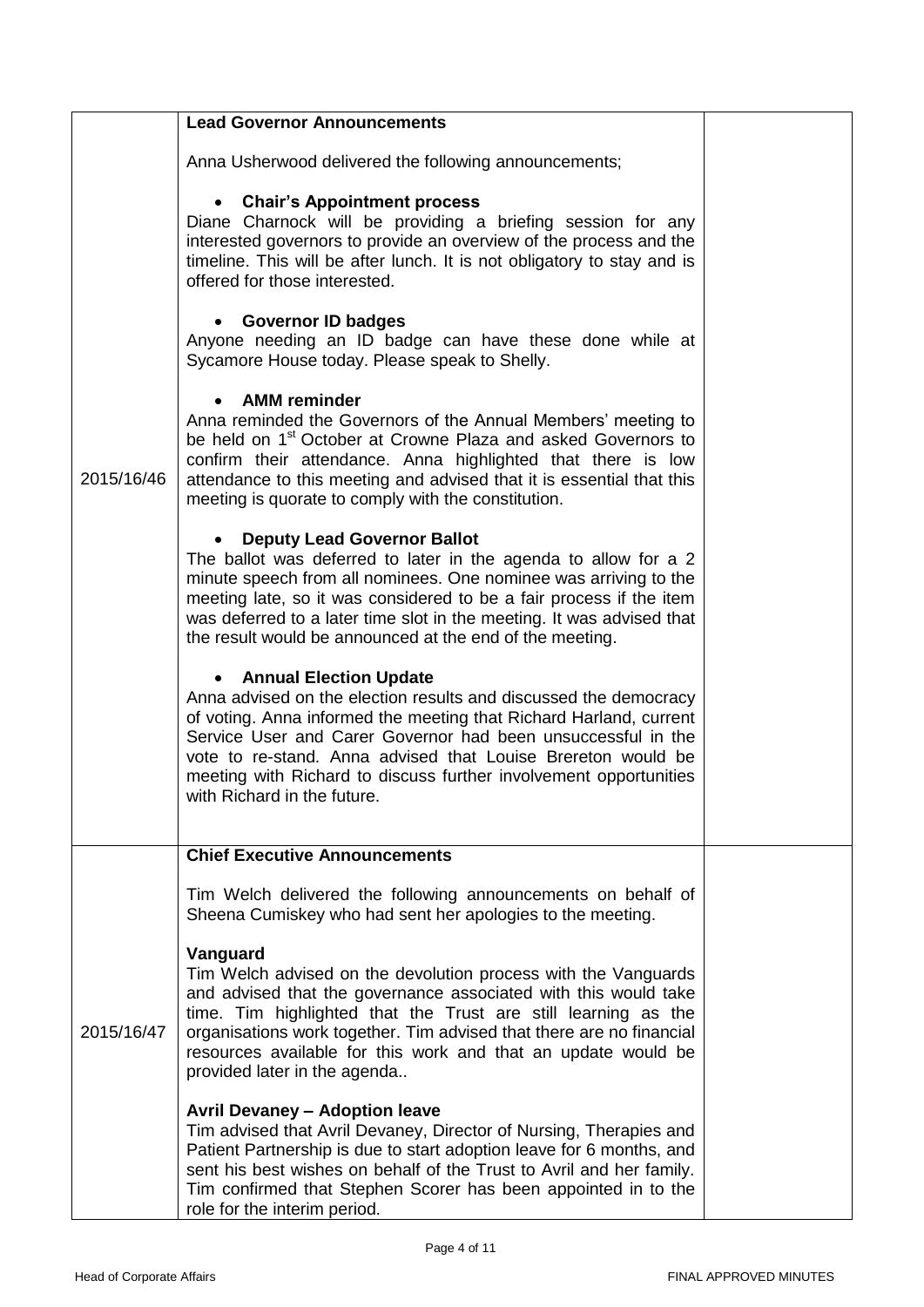|            | Peter Wilkinson asked whether it was possible to inform Governors<br>of any future MP visits and to invite Governors along where<br>possible. David Eva agreed this would be actioned.                                                                                                                                                                                                                                                                                                 | <b>DE/LB</b> |
|------------|----------------------------------------------------------------------------------------------------------------------------------------------------------------------------------------------------------------------------------------------------------------------------------------------------------------------------------------------------------------------------------------------------------------------------------------------------------------------------------------|--------------|
|            | Minutes of the previous Council of Governors meetings held<br>24 <sup>th</sup> July 2015<br>The minutes of the meeting held on $24th$ July were accepted as a<br>true and accurate record subject to the following amendments;<br>Page 7, 15/16/34, noted last sentence regarding the                                                                                                                                                                                                  | <b>LB</b>    |
| 2015/16/48 | qualification period and governors appropriate experience<br>of the Trust it was requested to amend to note to include<br>that the qualified period also referred to people not joining<br>as a member, and then immediately being able to stand in<br>the governor elections.                                                                                                                                                                                                         |              |
|            | Ann McGrath and Stanley Mayne to be added to the<br>attendance list.                                                                                                                                                                                                                                                                                                                                                                                                                   |              |
|            | <b>Matters arising and action points</b>                                                                                                                                                                                                                                                                                                                                                                                                                                               |              |
|            | A discussion ensued regarding the constitution changes approved<br>at the July 2015 meeting of the Council                                                                                                                                                                                                                                                                                                                                                                             |              |
|            | Louise Brereton informed that the Board of Directors had approved<br>the constitution changes recommended and approved by the COG<br>at the Board meeting in July 2015.                                                                                                                                                                                                                                                                                                                |              |
| 2015/16/49 | It was noted that the changes would be presented at the Annual<br>Members' meeting and it was felt that further discussions on the<br>topic were not required by the Council given this had been<br>undertaken in the July meeting and had been agreed.                                                                                                                                                                                                                                |              |
|            | Louise Brereton advised that the membership subcommittee keep<br>constitution issues under review as part of the business cycle.                                                                                                                                                                                                                                                                                                                                                       |              |
|            | All other action points were on track or completed.                                                                                                                                                                                                                                                                                                                                                                                                                                    |              |
|            | <b>Council of Governors 2015/16 Business Cycle</b>                                                                                                                                                                                                                                                                                                                                                                                                                                     |              |
| 2015/16/50 | The business cycle was noted.                                                                                                                                                                                                                                                                                                                                                                                                                                                          |              |
|            | <b>CWP CQC Inspection</b>                                                                                                                                                                                                                                                                                                                                                                                                                                                              |              |
|            | David Eva welcomed Jo Watts to the meeting.                                                                                                                                                                                                                                                                                                                                                                                                                                            |              |
| 2015/16/51 | Jo provided an update to the Council of Governors on the recent<br>Trust CQC Inspection, Jo advised that she was the Trust-wide lead<br>for the CQC, and confirmed that the initial feedback from the CQC<br>was that the inspection went well and feedback was positive. Jo<br>informed the Governors that the Trust are still awaiting the draft<br>report from CQC, so unfortunately was not able to provide a full<br>update to the meeting today; however advised that the report |              |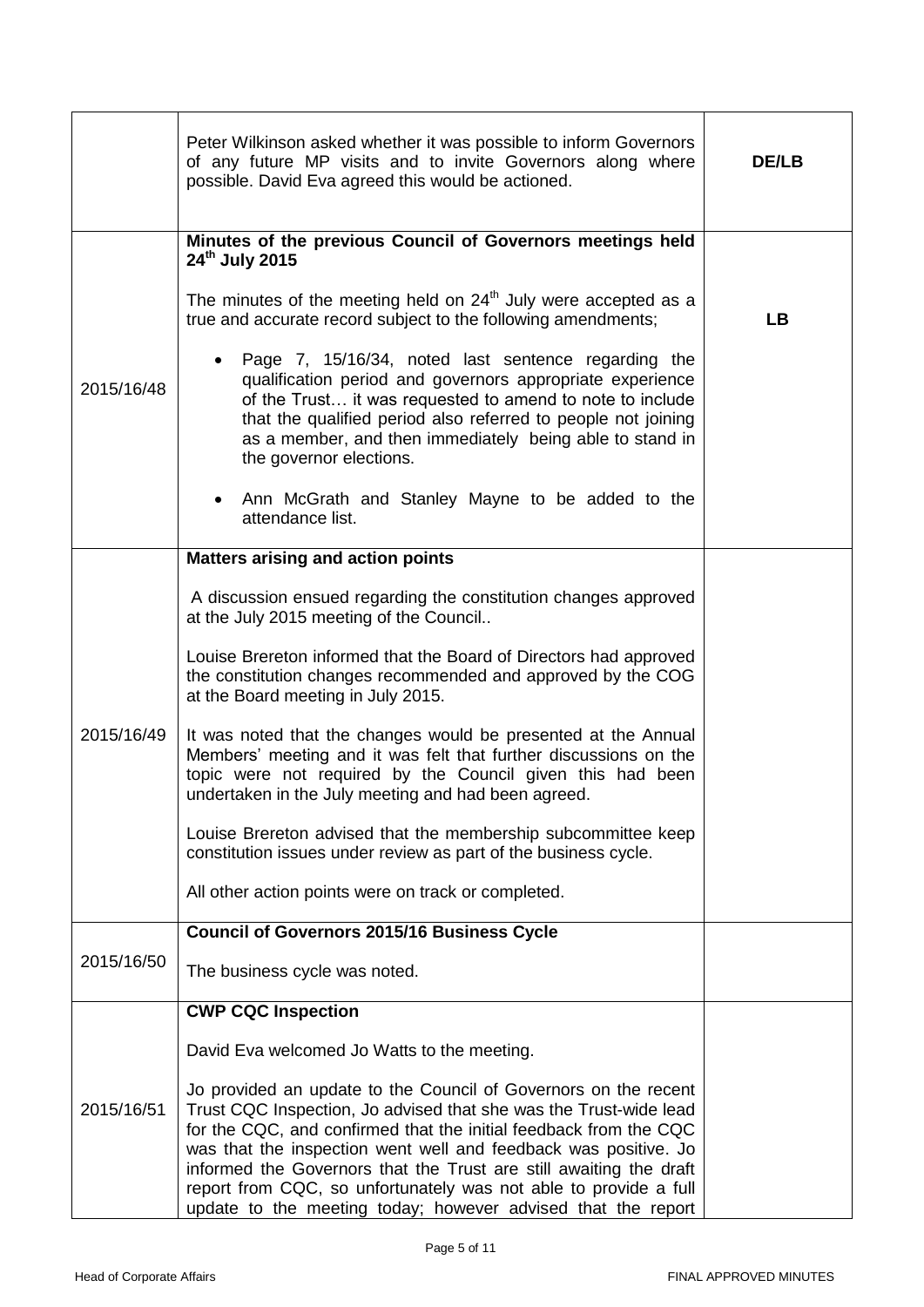|            | would be expected within the next 2 weeks. The Trust would then<br>have 10 days to review the report and request amendments to be<br>made. CQC will then report back to Trust.<br>Jo advised that a Quality Summit date has been proposed for when<br>the report is completed to discuss recommendations in the report.<br>Internally a staff experience report had been developed and<br>reported to Quality Committee last week. Jo highlighted that some<br>actions have been put in place from feedback already received<br>from CQC, and confirmed that the Trust are looking to develop a<br>robust plan when the full report is received. An operational plan<br>within the localities will be developed including all staff at all levels.<br>Jo also sought expressions of interest for Governor representatives<br>who may wish to input into the plan and provide some feedback on<br>the process.<br>Action: Governors to send expressions of interest to Louise<br>Brereton.<br>Fergie McQuarrie asked what would be involved in supporting the<br>planning process. Jo highlighted the areas that would be | All       |
|------------|--------------------------------------------------------------------------------------------------------------------------------------------------------------------------------------------------------------------------------------------------------------------------------------------------------------------------------------------------------------------------------------------------------------------------------------------------------------------------------------------------------------------------------------------------------------------------------------------------------------------------------------------------------------------------------------------------------------------------------------------------------------------------------------------------------------------------------------------------------------------------------------------------------------------------------------------------------------------------------------------------------------------------------------------------------------------------------------------------------------------------|-----------|
|            | addressed in the action plan, and explained that there would be an<br>over-arching or number of locality Governors involved in the<br>process; dependant on interest received.                                                                                                                                                                                                                                                                                                                                                                                                                                                                                                                                                                                                                                                                                                                                                                                                                                                                                                                                           |           |
|            | David Eva asked for an email to be circulated to the<br>governors.                                                                                                                                                                                                                                                                                                                                                                                                                                                                                                                                                                                                                                                                                                                                                                                                                                                                                                                                                                                                                                                       | <b>LB</b> |
|            | <b>CWP Mutual in Health Update</b>                                                                                                                                                                                                                                                                                                                                                                                                                                                                                                                                                                                                                                                                                                                                                                                                                                                                                                                                                                                                                                                                                       |           |
|            | David Harris was welcomed to the meeting and advised that the<br>Trust had been exploring the concept of mutual as part of its<br>commitment to maintain involvement from staff.                                                                                                                                                                                                                                                                                                                                                                                                                                                                                                                                                                                                                                                                                                                                                                                                                                                                                                                                         |           |
|            | David advised that some of the benefits of developing mutual as<br>part of the Trust means that there is more scope to allow autonomy<br>to innovate against risks, and that the Trust is keen to understand<br>and identify ways to become financially independent. It was<br>advised that the Trust is looking at the CAMHS service in East as a<br>possible service to further explore the idea of mutual and this forms<br>the phase 2 work.                                                                                                                                                                                                                                                                                                                                                                                                                                                                                                                                                                                                                                                                         |           |
| 2015/16/52 | David Eva discussed whether the coalition government has had an<br>impact on mutualisation and questioned whether the mutualisation<br>agenda has declined.                                                                                                                                                                                                                                                                                                                                                                                                                                                                                                                                                                                                                                                                                                                                                                                                                                                                                                                                                              |           |
|            | David Harris re-iterated the key principals of becoming a mutual.<br>Tim Welch highlighted how mutual enable co-production and<br>advised that the ultimate decision to becoming a mutual is about<br>providing care and how patients receive this.                                                                                                                                                                                                                                                                                                                                                                                                                                                                                                                                                                                                                                                                                                                                                                                                                                                                      |           |
|            | Janie Shaw queried whether mutualisation was the middle ground<br>between privatisation and the NHS. David Harris advised that this<br>was not the case but more an opportunity for staff engagement and<br>ownership of services.                                                                                                                                                                                                                                                                                                                                                                                                                                                                                                                                                                                                                                                                                                                                                                                                                                                                                       |           |
|            | David Eva highlighted that the principals of the mutual are the                                                                                                                                                                                                                                                                                                                                                                                                                                                                                                                                                                                                                                                                                                                                                                                                                                                                                                                                                                                                                                                          |           |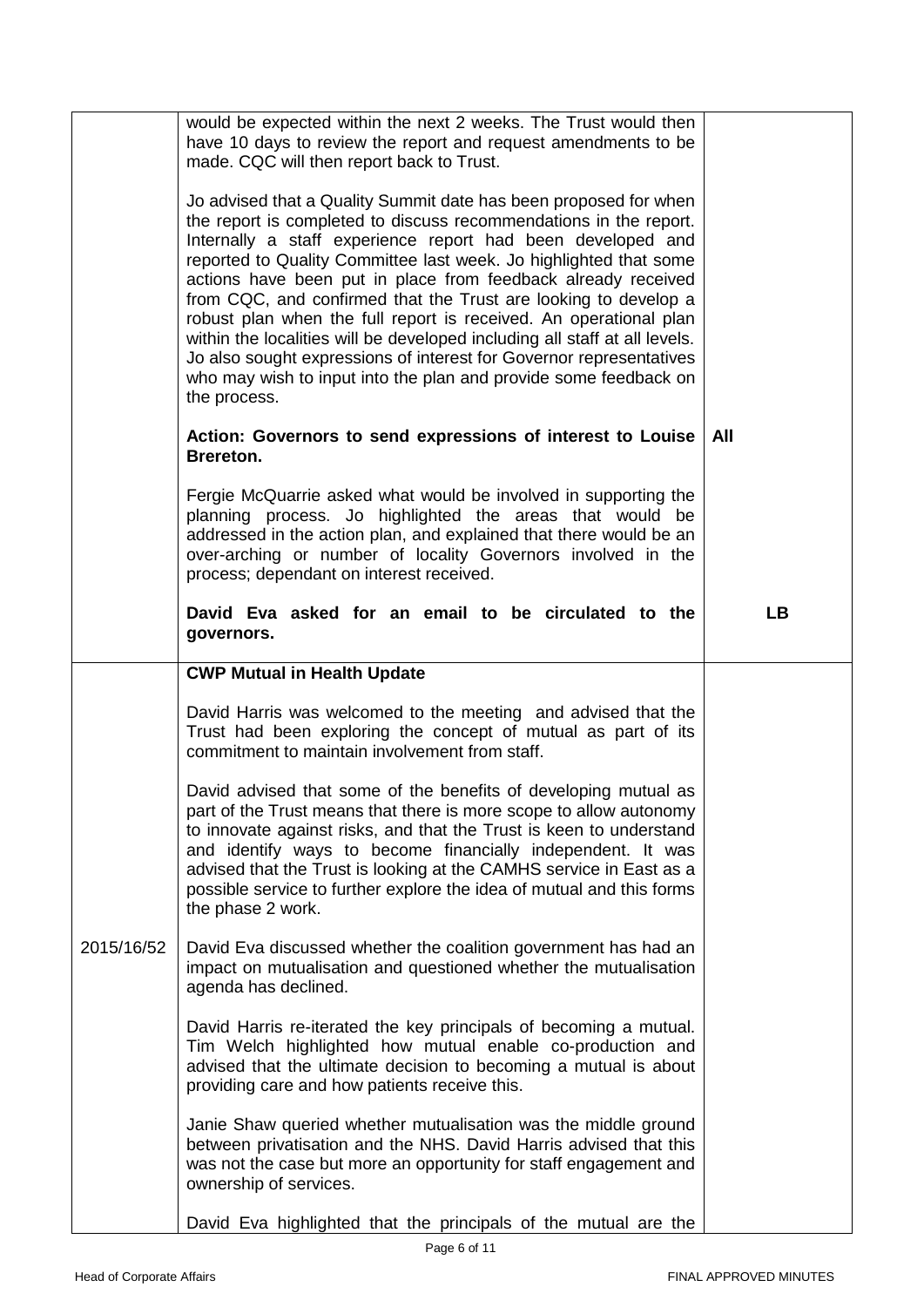|            | same as the Trust values. It was agreed that further update will be<br>brought to future Council meetings as this develops.                                                                                                                                                                                                                                                                                                             |               |
|------------|-----------------------------------------------------------------------------------------------------------------------------------------------------------------------------------------------------------------------------------------------------------------------------------------------------------------------------------------------------------------------------------------------------------------------------------------|---------------|
|            | The Council of Governors resolved to note the report.                                                                                                                                                                                                                                                                                                                                                                                   |               |
|            | Zero Harm Strategy: Year 1 outcomes                                                                                                                                                                                                                                                                                                                                                                                                     |               |
|            | Jo Watts updated on the Zero Harm strategy discussing the<br>detailed report and year 1 indicators on improving care that have<br>been agreed, informing on the corporate/strategic levels of how we<br>would do this in practice. Jo referred to the SBAR appendix in the<br>report.                                                                                                                                                   |               |
|            | Jo advised that positive progress had been made in year 1,<br>however further improvements had been identified around staff<br>involvement which would be looked at in year 2 via an<br>implementation plan.                                                                                                                                                                                                                            |               |
|            | Jo highlighted the Quality and Performance information and<br>Locality Data Packs (LDPs) which have been developed to bring<br>information together aligned to the 5 CQC key lines of enquiry. It<br>was advised that Z cards have been implemented and starting to<br>build on culture to drive forward continuous improvements.                                                                                                       |               |
|            | National drivers were discussed and the culture of safe<br>environments. Examples were detailed in the report. Next steps are<br>to work with staff, service users and carers and lived experience<br>advisors on what does Zero harm mean for them.                                                                                                                                                                                    |               |
| 2015/16/53 | Jo requested for Governors who wish to be involved in the<br>process to send their expressions of interest to Louise<br>Brereton.                                                                                                                                                                                                                                                                                                       | All governors |
|            | Rob Walker highlighted outcomes for service users and carers of                                                                                                                                                                                                                                                                                                                                                                         |               |
|            | the strategy. Jo discussed the LDPs and advised on a recent<br>discussion at the Quality Committee meeting around requirements<br>for bench-marking across teams. It was advised that there are<br>conversations with the CCGs about the LDPs, and how these help<br>to demonstrate outcomes. Jo advised that the Board had invested<br>in to the LDPs and this has seen an increase in triangulating data<br>and improving experience. |               |
|            | A discussion followed regarding investment in street triage<br>services. David Eva advised that investments for this project were<br>funded externally, but noted that this had led to less people being<br>detained in custody suites.                                                                                                                                                                                                 |               |
|            | Lucy Crumplin confirmed that a discussion regarding street triage<br>was held at Quality Committee meeting and informed Governors<br>that verbal reports had been received from different chief<br>constables providing different views on the success of the projects<br>across the localities.                                                                                                                                        |               |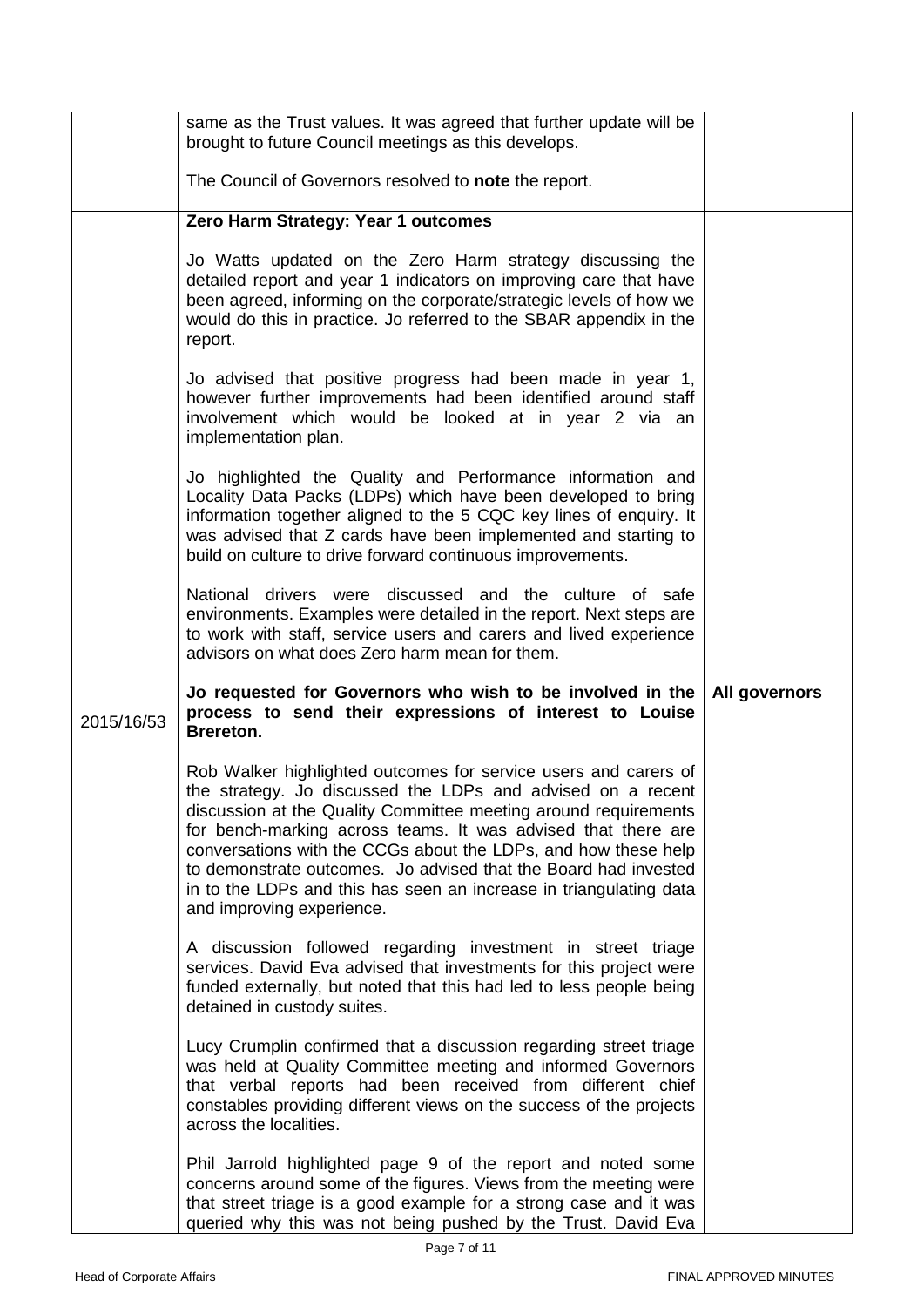|            | advised that this is a funding issue as street triage is funded<br>externally but that the Trust were actively seeking assurance about<br>the future of the services.                                                                                                                                                                                                                                                                                                                                                                            |  |
|------------|--------------------------------------------------------------------------------------------------------------------------------------------------------------------------------------------------------------------------------------------------------------------------------------------------------------------------------------------------------------------------------------------------------------------------------------------------------------------------------------------------------------------------------------------------|--|
|            | Ann McGrath asked about the timeframes for delivery of the zero<br>harm strategy. Jo advised that there is a separate document that<br>notes that challenges and actions against the timeframes, and<br>confirmed that this would be looked at over the next few months to<br>make the operational plan clearer.                                                                                                                                                                                                                                 |  |
|            | Rob Robertson asked whether there is assurance on deliverables<br>of the strategy. Jo advised that the inspection report will give a<br>view on deliverables (well led) strategic priorities and will show how<br>well we are delivering towards this.                                                                                                                                                                                                                                                                                           |  |
|            | Jim O'Connor highlighted how outcomes are measured. Jo advised<br>on addressing concerns around HONUS (Health of Nation<br>Outcome Score) measurement system with mental health. It was<br>noted that concerns had been addressed as to whether this was<br>the right measurement tool. Jo advised that other tools were also in<br>use.                                                                                                                                                                                                         |  |
|            | The Council of Governors resolved to note the report.                                                                                                                                                                                                                                                                                                                                                                                                                                                                                            |  |
|            | <b>Financial Plan Update</b>                                                                                                                                                                                                                                                                                                                                                                                                                                                                                                                     |  |
|            | Tim Welch provided a presentation to the Council of Governors on<br>the Trust financial position. Tim advised on the external financial<br>context - more than 50% of foundation trusts are in deficit with<br>financial pressures linked to increasing demands. Although<br>national announcements set out increases to budgets, locally, the<br>impact of this has been minimal. Tim also advised that Monitor<br>have recently written to all foundation trusts to ask that they review<br>their financial plans to identify further savings. |  |
| 2015/16/54 | Reporting on the CWP position, Tim highlighted the following:<br>Q1 15/16 performance was weaker than planned with two<br>key areas of risk being underperformance of income<br>generating beds and higher than planned spend on ward<br>staffing.                                                                                                                                                                                                                                                                                               |  |
|            | A recovery plan has been produced which is reporting<br>monthly to the Board. Actions have included development<br>of the new on line recruitment system, restructure of staffing<br>teams, review of agency expenditure and review on income<br>generating beds.<br>• Further longer term actions include implementation of the<br>procurement strategy and the Trust efficiency programme.                                                                                                                                                     |  |
|            | Reporting on the current position, month 4 had seen an<br>improvement on the plan indicating that the recovery plan was<br>targeting the right actions for improvement.                                                                                                                                                                                                                                                                                                                                                                          |  |
|            | Tim Welch advised that further updates on the position will be<br>provided to the Council of Governors meeting and Scrutiny<br>subcommittee meetings. Tim also advised that there is further                                                                                                                                                                                                                                                                                                                                                     |  |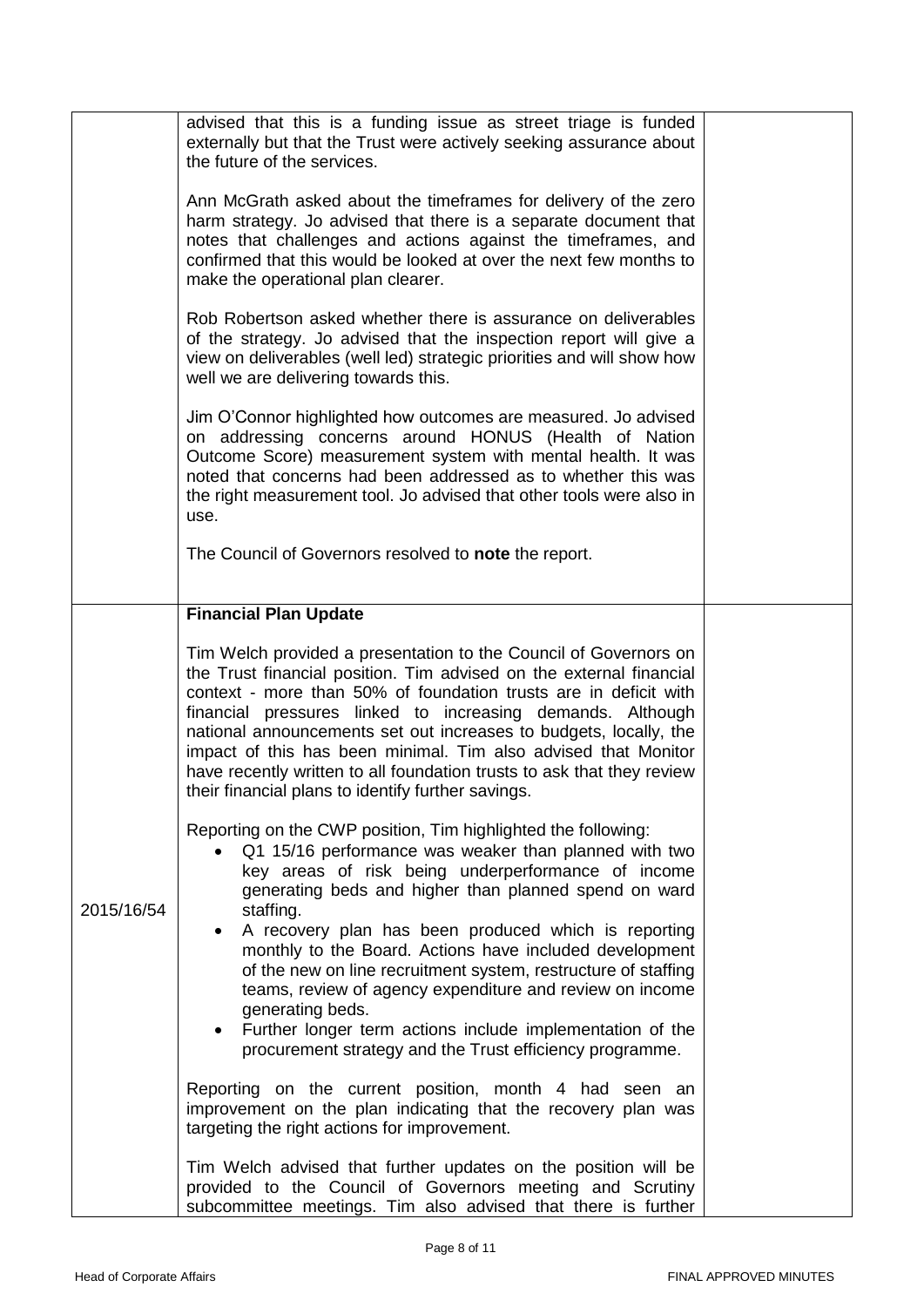|            | opportunity to discuss strategic and financial planning at the<br>Governor planning seminar coming up on 27 <sup>th</sup> November 2015.                                                                                                                                                                                                                                                                                                                                                                                       |  |
|------------|--------------------------------------------------------------------------------------------------------------------------------------------------------------------------------------------------------------------------------------------------------------------------------------------------------------------------------------------------------------------------------------------------------------------------------------------------------------------------------------------------------------------------------|--|
|            | The Council of Governors resolved to note the report.                                                                                                                                                                                                                                                                                                                                                                                                                                                                          |  |
|            | <b>Annual Election Update</b>                                                                                                                                                                                                                                                                                                                                                                                                                                                                                                  |  |
|            | Louise Brereton advised the Governors on the results on the most<br>recent annual election and confirmed that there had been a good<br>response to nominations.                                                                                                                                                                                                                                                                                                                                                                |  |
|            | The results were announced as follows;                                                                                                                                                                                                                                                                                                                                                                                                                                                                                         |  |
|            | 2 public seats – Stanley Mayne was re-elected to the Wirral seat;<br>however there were no nominations for the Out of Area seat.                                                                                                                                                                                                                                                                                                                                                                                               |  |
|            | 3 new Service User and Carer governors have been elected -<br>Charlotte Arrowsmith, Charlotte Peters Rock and Dr Gladys<br>Archer.                                                                                                                                                                                                                                                                                                                                                                                             |  |
|            | Janie Shaw has been re-elected into the Nursing governor seat.                                                                                                                                                                                                                                                                                                                                                                                                                                                                 |  |
|            | Dr Keerthy Raju has been elected as a Medical Governor.                                                                                                                                                                                                                                                                                                                                                                                                                                                                        |  |
| 2015/16/55 | There were no nominations to the vacant Therapies seat and the<br>Out of Area seat therefore these seats will be advertised in a future<br>bi-election.                                                                                                                                                                                                                                                                                                                                                                        |  |
|            | Louise informed that the Trust are also still awaiting appointment to<br>the Partnership Governor seat for Cheshire East CCG.                                                                                                                                                                                                                                                                                                                                                                                                  |  |
|            | <b>Deputy Lead Governor vote</b>                                                                                                                                                                                                                                                                                                                                                                                                                                                                                               |  |
|            | A vote for the Deputy Lead Governor role had been held during the<br>meeting and votes were counted at the break. Anna Usherwood<br>informed Governors that by a majority vote, Rob Robertson and<br>Robert Walker had been voted as the new Deputy Lead<br>Governors. Anna advised that their roles would commence with<br>effect from the Annual Members' meeting to be held on 1 <sup>st</sup> October<br>2015. Anna offered her commiserations to Stanley Mayne who had<br>been unsuccessful in the vote on this occasion. |  |
|            | The Council of Governors resolved to:                                                                                                                                                                                                                                                                                                                                                                                                                                                                                          |  |
|            | Note the elections report<br>Approve the election of the two deputy lead governors.<br>$\bullet$                                                                                                                                                                                                                                                                                                                                                                                                                               |  |
|            | <b>Council of Governors Sub-committees/ Group minutes/notes</b>                                                                                                                                                                                                                                                                                                                                                                                                                                                                |  |
|            | a. Membership and Development sub-committee (meeting of<br>$2nd$ July 2015)                                                                                                                                                                                                                                                                                                                                                                                                                                                    |  |
| 2015/16/56 | Rob Robertson discussed with Governors that the Membership and<br>Development Sub-committee were looking at the possibility of<br>looking to recruit a young person to become a Governor. The<br>current age of the Governor is 16 and it was noted young persons<br>would potentially become co-opted or observers on the Council.<br>The minutes were agreed as an accurate record of the meeting.                                                                                                                           |  |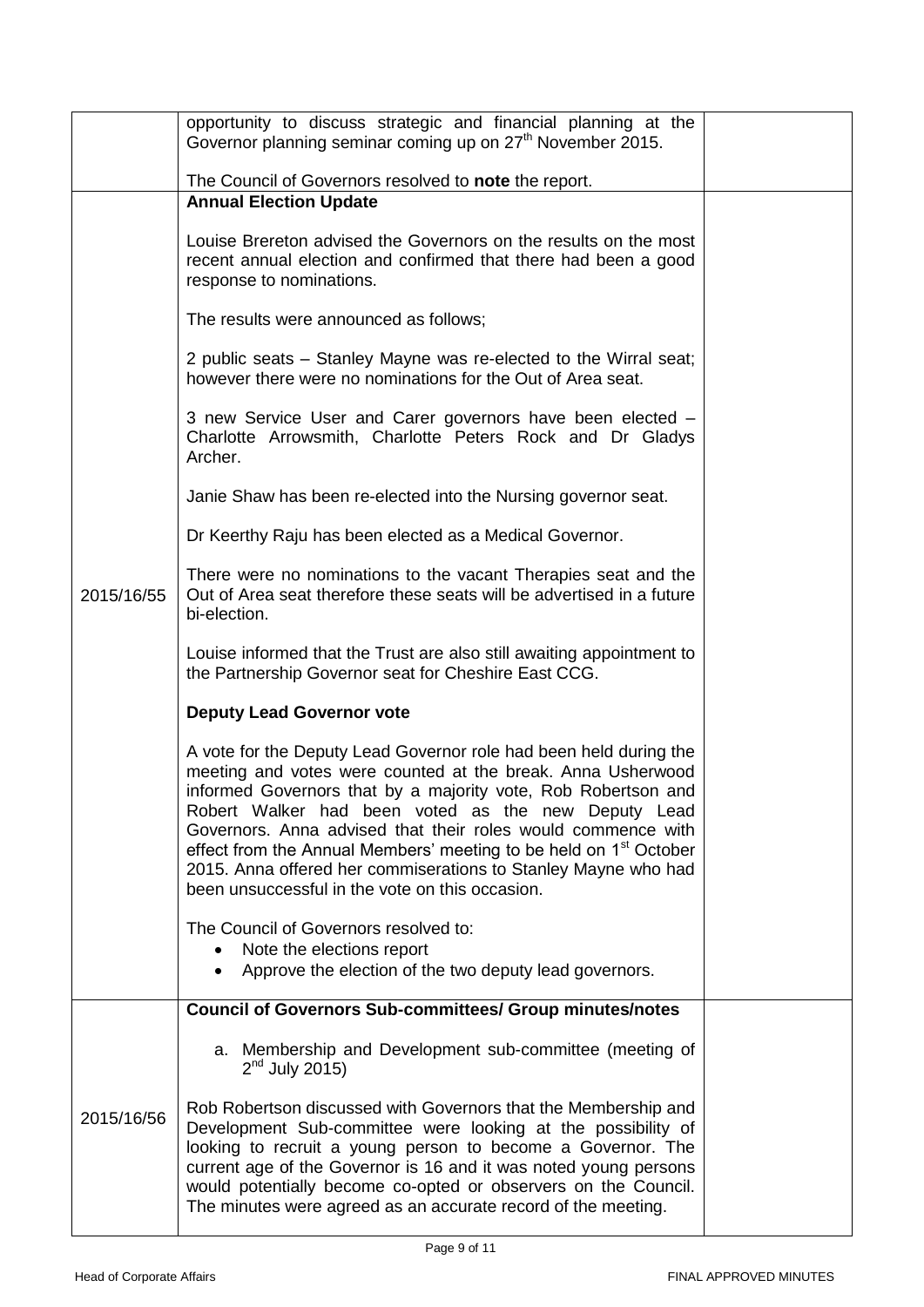|            | b. Scrutiny sub-committee (draft minutes of meeting 11 <sup>th</sup><br><b>August 2015)</b><br>The street triage issue was discussed as part of the draft minutes,<br>and Phil updated Governors that new members would need be<br>addressed at the October meeting due to some current members<br>leaving the council at the Annual Members' meeting in October.<br>The minutes were noted.                                                                                                                                         |    |
|------------|--------------------------------------------------------------------------------------------------------------------------------------------------------------------------------------------------------------------------------------------------------------------------------------------------------------------------------------------------------------------------------------------------------------------------------------------------------------------------------------------------------------------------------------|----|
|            | <b>Governor Question Time</b>                                                                                                                                                                                                                                                                                                                                                                                                                                                                                                        |    |
|            | A follow up question was asked by Phil Gilchrist following a<br>question asked by Fergie McQuarrie at the July 2015 meeting<br>regarding Gym Instructors. Louise advised on the response from<br>Sarah Quinn, General Manager for Wirral locality. The question<br>was "In the action points from COG minute number 15/16/15<br>reference is made to Fergie McQuarrie's question re the 'gym' at<br>Springview. What is the current situation regarding availability of<br>this facility and range of activities for service users?' |    |
|            | Louise Brereton advised that Sarah Quinn, General Manager for<br>Wirral had provided the following response:                                                                                                                                                                                                                                                                                                                                                                                                                         |    |
| 2015/16/57 | 10 members of ward staff (clinical support workers) are currently<br>undergoing training in September and into early October, so they<br>can qualify as gym instructors through a diploma course to staff the<br>gym.                                                                                                                                                                                                                                                                                                                |    |
|            | Once they are qualified, we will start introducing gym sessions,<br>likely mid to late October and build it up from there.                                                                                                                                                                                                                                                                                                                                                                                                           |    |
|            | There have also been discussions about matching our qualified<br>instructors with volunteers and we will need to progress this shortly<br>as we know that there are a number of people interested in<br>supporting with the project.                                                                                                                                                                                                                                                                                                 |    |
|            | Louise Brereton advised that Phil would receive a follow up letter<br>detailing the response to the question following the meeting. Rob<br>Walker asked whether it was possible to expand on gym<br>membership to service users out of area.                                                                                                                                                                                                                                                                                         |    |
|            | <b>Motions or Agenda items on Notice</b>                                                                                                                                                                                                                                                                                                                                                                                                                                                                                             |    |
| 2015/16/58 | E-cigarettes were raised for discussion on a future agenda as part<br>of an update on the Trust smoking policy implementation.                                                                                                                                                                                                                                                                                                                                                                                                       | LB |
|            | No motions or further agenda items were raised.                                                                                                                                                                                                                                                                                                                                                                                                                                                                                      |    |
|            | Review of risk impact of items discussed                                                                                                                                                                                                                                                                                                                                                                                                                                                                                             |    |
| 2015/16/59 | There was a discussion on risks discussed during the course of the<br>meeting including the financial risks to the Trust and risks posed by<br>continuing discussions on the constitution changes.                                                                                                                                                                                                                                                                                                                                   |    |